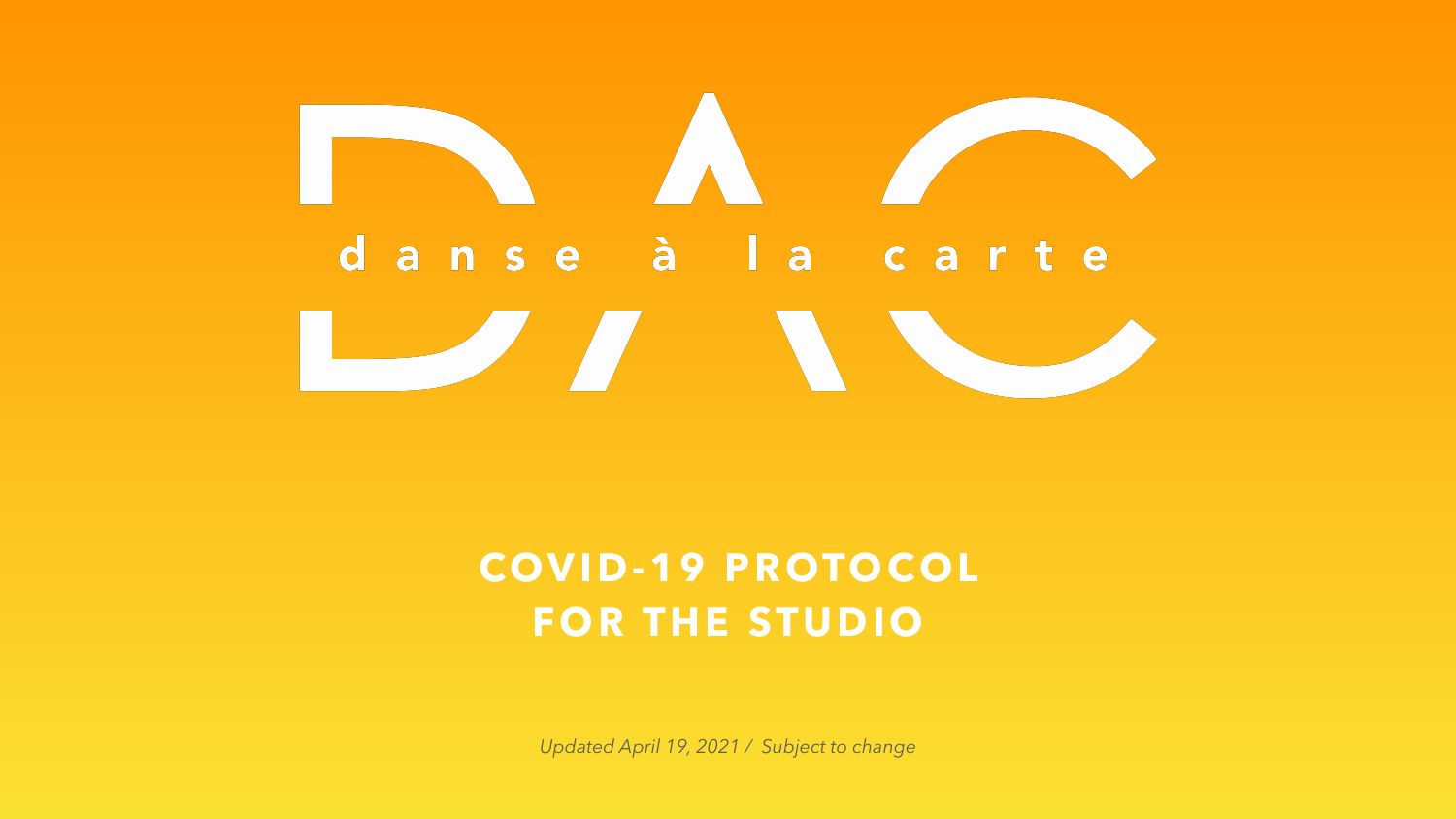# **INTRODUCTION**

To protect our employees, artists and community, the following plan and protocol was developed for DAC's return to the studios in the Wilder (Les Grands Ballets and École de danse contemporaine de Montréal) and is based on recommendations from the CNESST, INSPQ, our studio partners as well input from Dr. Aymen Benkreira.

Please note that each studio space is different and that variations in protocols will exist between our different studio partners. This protocol is intended to cover all of Danse à la Carte's activities (t*he Professional Development Program classes, our Creation and Research Program residencies and TransFormation workshops and laboratories*).

The information in this document is not a substitute for professional medical advice.

Please take a quiet moment to attentively read this updated protocol,

Sincerely, *The DAC team*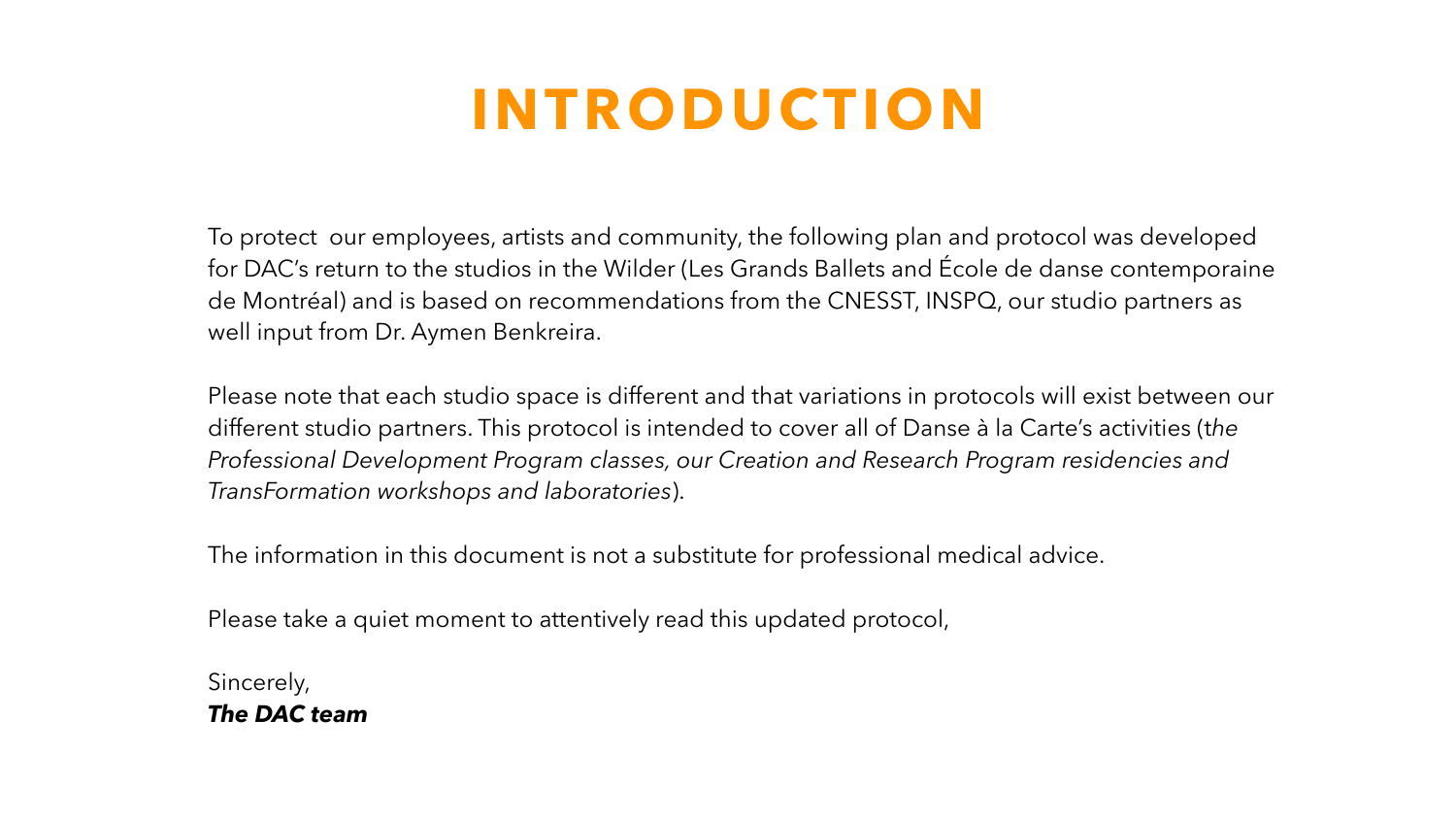# **COVID-19 STUDIO PROTOCOL**

## **This guideline outlines the sanitary protocol for all of DAC's in studio activities**

• In order to ensure compliance with the current government regulations, our classes, residencies and

• All employees and artists must fill out the online Covid-19 risk assessment form upon arrival at the Wilder

- workshops (including TransFormation) are open to **professional DAC members only.**
- Registrations for classes open online 5 days prior the start of the class at 9:00 a.m.
- building and show it to the DAC receptionist before entry to the studio.
- already dressed for class. **Late comers will not be admitted.**
- streamed from the studio and/or from home) throughout this phase.
- No changes, switches or drop in's are permitted for our residencies, classes or workshops.

• Artists must arrive at least 10 minutes before the scheduled class start time, with a procedural mask and

• PDP Classes will continue to be offered on a voluntary donation basis and will be available online (live-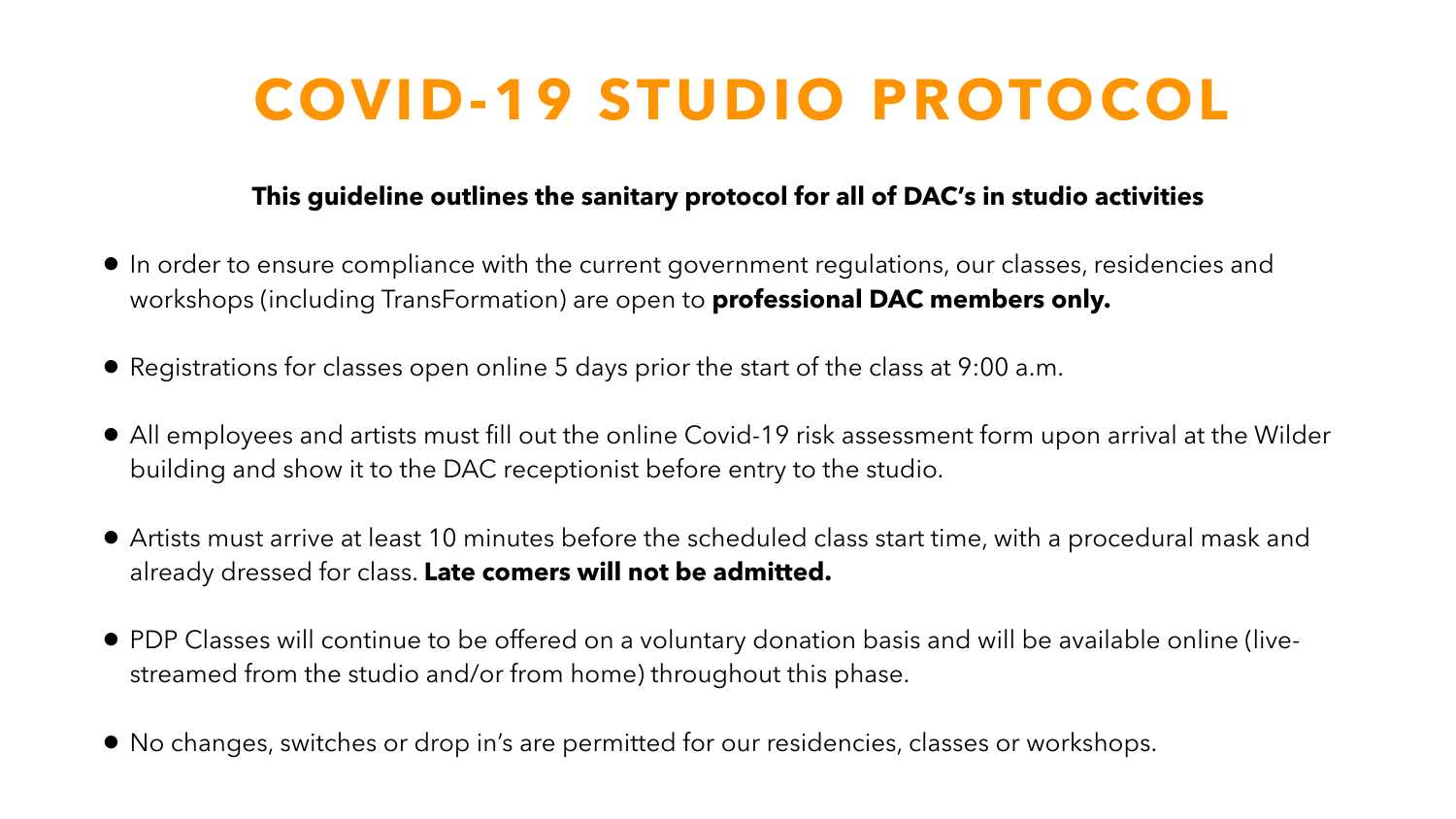## **Step by Step : 5-6-7-8**

- 1. WASH your hands at the hand sanitizing station upon arrival at the Wilder building.
- 2. COMPLETE the online Covid-19 risk assessment questionnaire.
- 3. PUT ON a procedural mask (if you are not already wearing one).
- 4. TAKE the elevator and go directly to the reception for your class, residency or workshop.
- 5. KEEP a minimum distance of 2 meters or more between yourself and each of the people present in the same studio at all times.
- 6. DANCE, LIVE, SWEAT, LOVE, BREATHE, ENJOY & DREAM!!!

# **COVID-19 STUDIO PROTOCOL**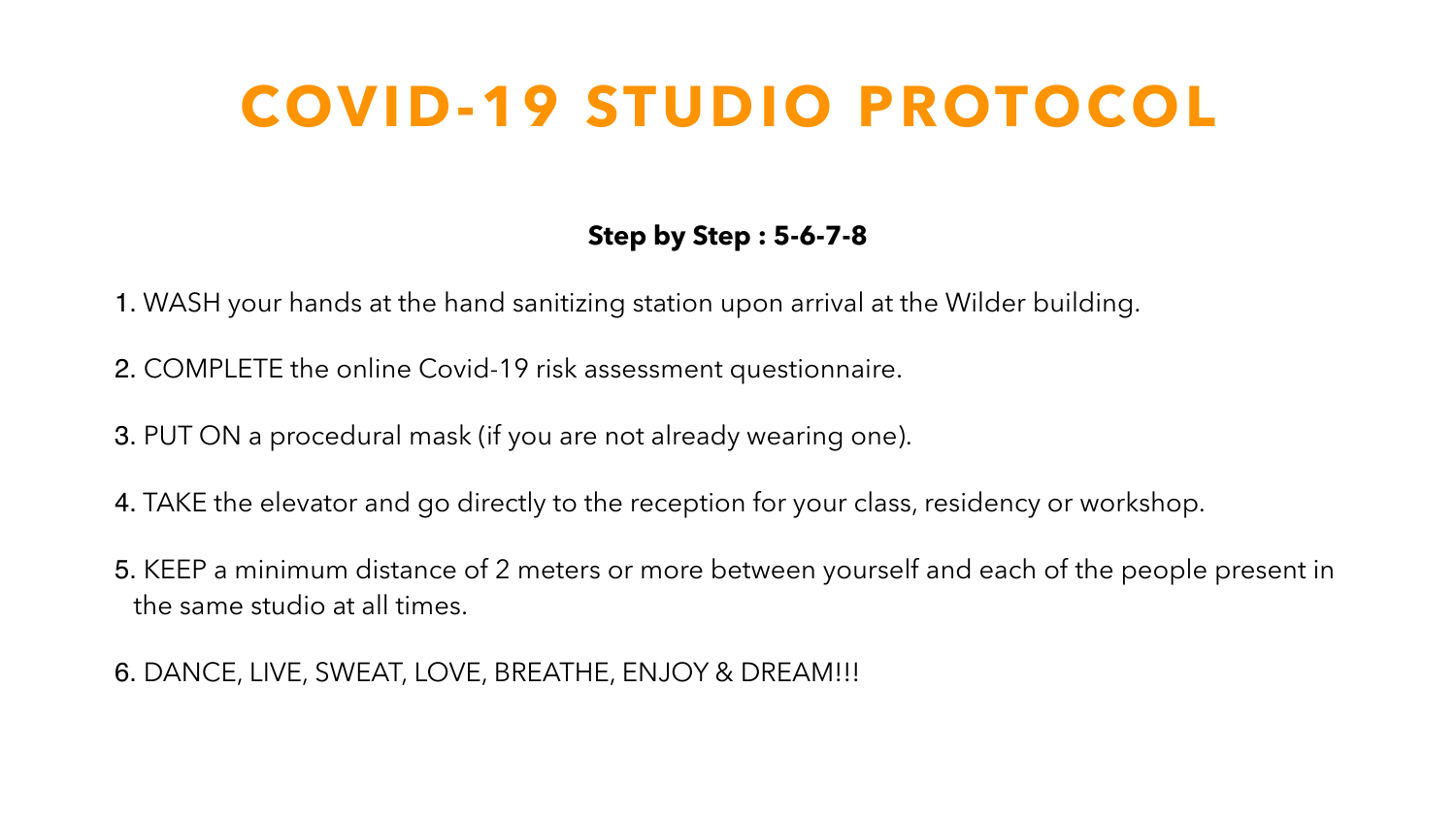## **GENERALITIES**



## **Anyone with any symptoms, who had any contact with a person infected with Covid-19 must refrain from coming to the studio as they will be refused entry.**

- Everyone must arrive dressed for class**.**
- Wearing a **procedural mask** is mandatory at all times.
- Physical distancing of 2 metres must be maintained at all times.
- Only the studio you are assigned is accessible to you.
- No other spaces are accessible : dressing rooms, showers, lounge, water fountains etc.
- disposed of (garbage).
- Using the stairs is forbidden except in the case of an emergency.

• Please do not leave anything in the studio. All items and clothing left behind will be immediately